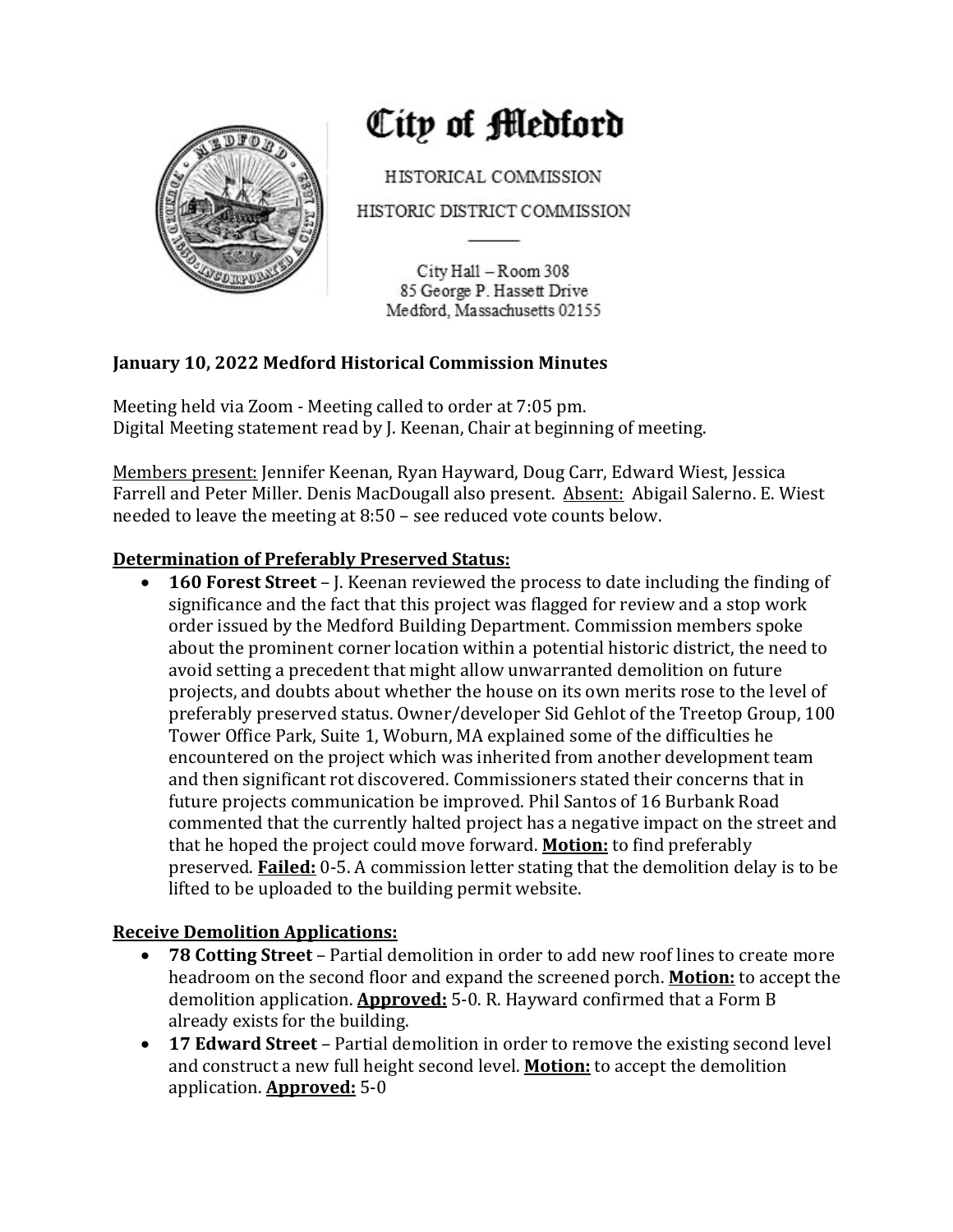- **64 Court Street** Partial demolition to remove the existing roof structure in order to extend/build a full height second floor. **Motion:** to accept the demolition application. **Approved:** 5-0
- Form Bs Motion: to appropriate \$1000 for two Form B's (one each for 17 Edward Street and 64 Court Street). **Approved:** 5-0.

# **Determinations of Significance:**

- **33 Third Street** The Form B and merits of the house were discussed including the houses' age, importance to the historical Wellington development area, surviving architectural detail and consultant's recommendation that the house be listed on the National Historic Register. The owner was asked by D. Carr to explain why no effort was made to preserve any visible portion of the existing house. Owner/ resident Chung Lee explained that she needed a new 2-family dwelling to have both units all on one level in order to accommodate the needs of her extended family. Motion: to find significant. **Approved:** 4-1.
- 28 Chester Avenue The Form B and merits of the house were discussed including its age and diminutive size. **Motion:** to find significant. **Failed:** 1-4.
- 93 Wason Street The Form B and merits of the house were discussed. The commissioners felt that this particular example of the common bungalow style did not rise to the level of historical or architectural significance. **Motion:** to find significant. **Failed:** 0-5.

## **Annual Report**:

• R. Hayward circulated the historical commission draft annual report to the commissioners for review. Acceptance of the annual report to be voted on during the Feb 14 meeting.

## **2022 Meeting Dates, Officers and Subcommittee Assignments:**

- Motion: to approve the following meeting 2022 dates: Jan 10, Feb 14, Mar 14, Apr 11, May 9, June 13, July 11, Aug 8, Sept 12, Oct 17, Nov 14 and Dec 12. **Approved:** 5-0.
- Officer and Committee vacancies: Second Vice Chair, Survey and Planning Grant Local Project Coordinator, Archives Committee, Web Site Manager. J. Farrell expressed willingness to take on the  $S & P$  Grants and Archiving duties.
- Abigail Salerno will be retiring from the historical commission. The commissioners expressed their heartfelt thanks for Abby's many years of service and huge contribution of time and effort to the commission. Her presence on the commission will be sorely missed. Thank you Abby!
- I. Keenan will reach out to the Mayor to see if there are any currently vetted candidates to fill the vacant commissioner seat.

## **Fells Cell Towers:**

R. Hayward received a letter from Mass Historical regarding two cell towers that are proposed to be erected along I-93 near the base of Spot Pond. MHC to review impact.